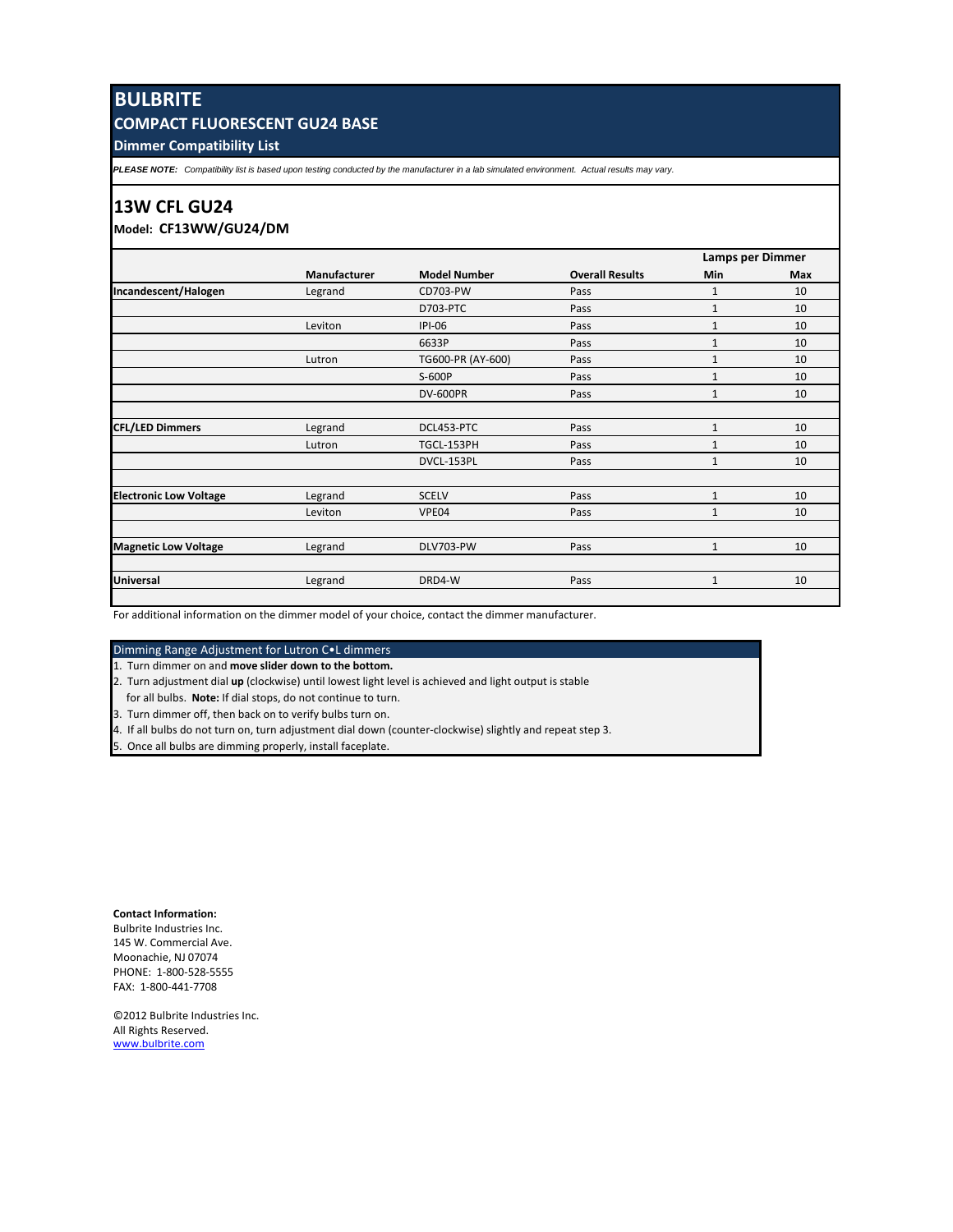# **BULBRITE**

# **COMPACT FLUORESCENT GU24 BASE**

**Dimmer Compatibility List**

*PLEASE NOTE: Compatibility list is based upon testing conducted by the manufacturer in a lab simulated environment. Actual results may vary.*

### **18W CFL GU24**

## **Model: CF18WW/GU24/DM**

| Manufacturer | <b>Model Number</b> | <b>Overall Results</b> | Lamps per Dimmer |     |
|--------------|---------------------|------------------------|------------------|-----|
|              |                     |                        | Min              | Max |
| Legrand      | CD703-PW            | Pass                   | $\mathbf{1}$     | 6   |
|              | D703-PTC            | Pass                   | $\mathbf{1}$     | 6   |
| Leviton      | $IPI-06$            | Pass                   | $\mathbf{1}$     | 6   |
|              | 6633P               | Pass                   | $\mathbf{1}$     | 6   |
| Lutron       | TG600-PR (AY-600)   | Pass                   | $\mathbf{1}$     | 6   |
|              | S-600P              | Pass                   | $\mathbf{1}$     | 6   |
|              | <b>DV-600PR</b>     | Pass                   | $\mathbf{1}$     | 6   |
|              |                     |                        |                  |     |
| Legrand      | DCL453-PTC          | Pass                   | $\mathbf{1}$     | 6   |
| Lutron       | TGCL-153PH          | Pass                   | $\mathbf{1}$     | 6   |
|              | DVCL-153PL          | Pass                   | $\mathbf{1}$     | 6   |
|              | <b>SCELV</b>        | Pass                   | 1                | 6   |
| Leviton      | VPE04               | Pass                   | $\mathbf{1}$     | 6   |
|              |                     |                        |                  |     |
| Legrand      |                     |                        | $\mathbf{1}$     | 6   |
| Legrand      | DRD4-W              | Pass                   | $\mathbf{1}$     | 6   |
|              | Legrand             | DLV703-PW              | Pass             |     |

For additional information on the dimmer model of your choice, contact the dimmer manufacturer.

#### Dimming Range Adjustment for Lutron C•L dimmers

1. Turn dimmer on and **move slider down to the bottom.**

2. Turn adjustment dial **up** (clockwise) until lowest light level is achieved and light output is stable

for all bulbs. **Note:** If dial stops, do not continue to turn.

3. Turn dimmer off, then back on to verify bulbs turn on.

4. If all bulbs do not turn on, turn adjustment dial down (counter-clockwise) slightly and repeat step 3.

5. Once all bulbs are dimming properly, install faceplate.

#### **Contact Information:**

Bulbrite Industries Inc. 145 W. Commercial Ave. Moonachie, NJ 07074 PHONE: 1-800-528-5555 FAX: 1-800-441-7708

©2012 Bulbrite Industries Inc. All Rights Reserved. [www.bulbrite.com](http://www.bulbrite.com/LED)